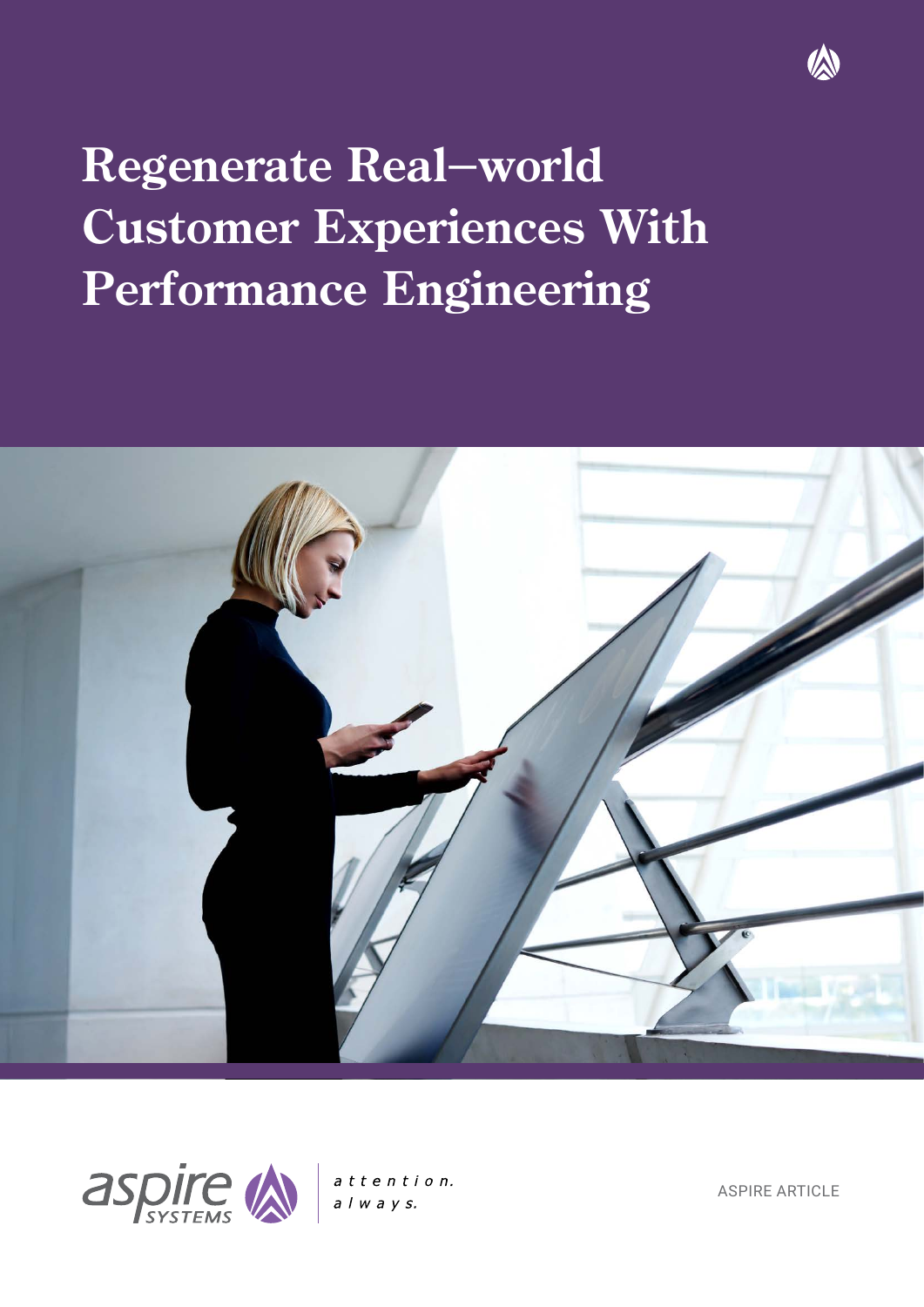

### **Introduction**

"Seeing is believing," they say and what we have here is something to substantiate that. This is the story of how we rendered our testing services to one of our customers who tried to sort the challenges internally and ended up with much bigger and complicated issues. In the hour of need for an expert's guidance, they chose to liaison with Aspire Systems. Our Performance Engineering solution helped them build a stable platform for their customers and build lasting relationships.

# **Roadblocks**

*Data intelligence* 

*refers to all the analytical tools and methods companies deploy to create a better understanding of the information they collect to improve their services or investments.*

Our customer is a leading identity data intelligence company present across 23 countries and has about 200 partners globally. They provide a series of solutions that help organizations to validate and verify the identity and location of more than 4.4 billion people across the globe. They enable organizations of all sizes to protect themselves and their end customers against fraud and financial loss everywhere they operate. Based on the business requirements, they provide software solutions, for a wide range of ID checks, and help their end users to identify fraud and overcome money laundering without the risk of non-compliance. Their solutions depend mainly on machine learning, facial recognition, and many other cutting edge technologies to maintain the highest standards of data integrity.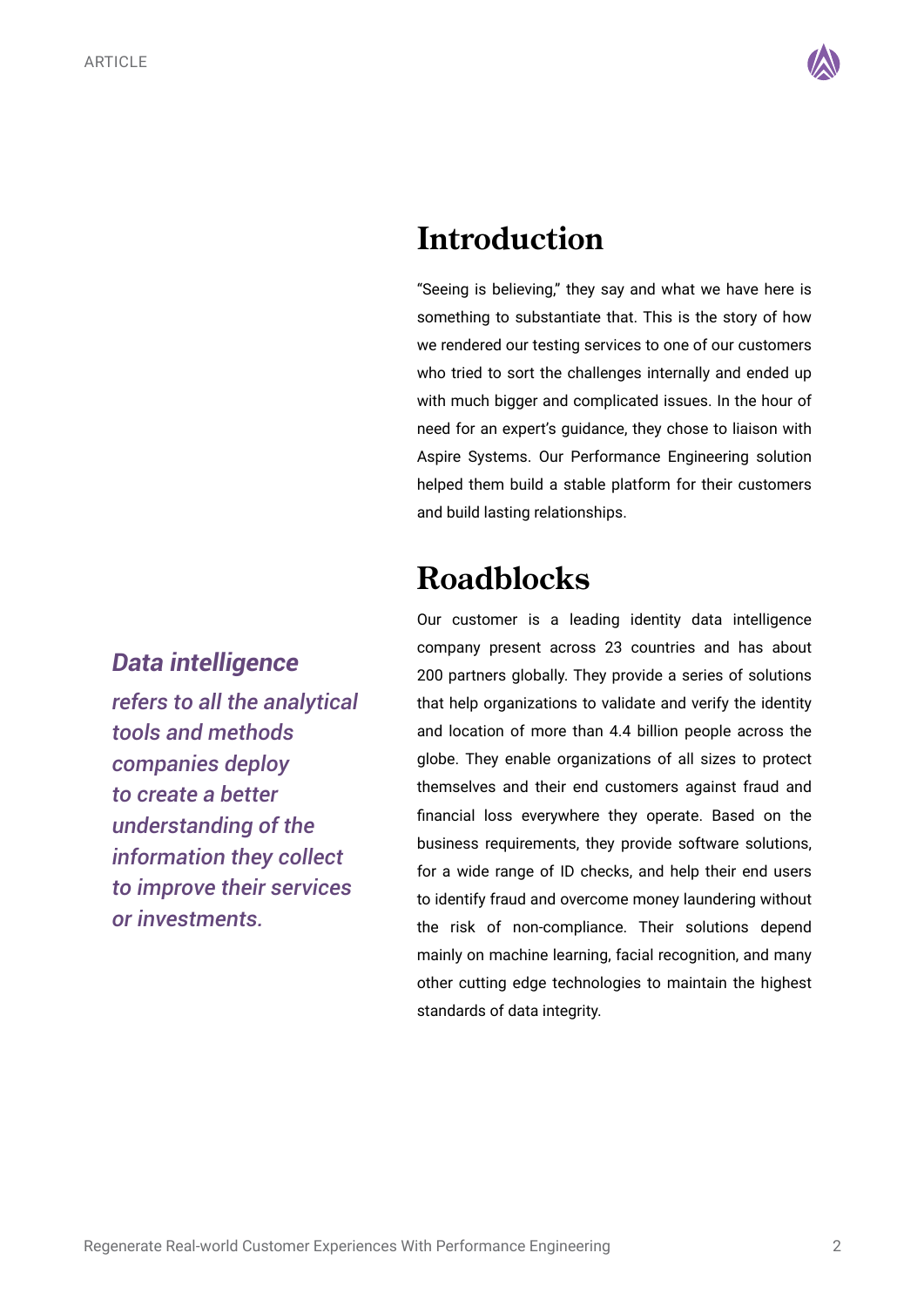Unable to imitate real-time behavior

Need to recreate integrated customer environment

Longer release life<br>cycle Performance Slowdown

**Performance** Test driven transaction

Delayed validation of new API versionf

Unable to identify issues in Performance **Testing** 

issues Version compatibility

issues





Since the nature of the business of our customer is very secured and sensitive, it was integral for our customer to provide a seamless and error-free customer experience. The most serious challenge faced by them was their end customer's access to the application that routed through numerous network firewalls. Notwithstanding their attempts to sort this vulnerability, it led to performance challenges and inability to provide seamless connectivity. This failure occurred while they were integrating their applications with their end users' systems leading to unsatisfied customers, revenue loss and delayed time to market.

Their initiatives to create software solutions to solve the existing challenges internally resulted in further complicated performance and compatibility challenges eventually. Also, they failed to create a real-world scenario of the client application that led to a vague idea of performance challenges and not enough clarity to rectify the situation.



# **Bottlenecks**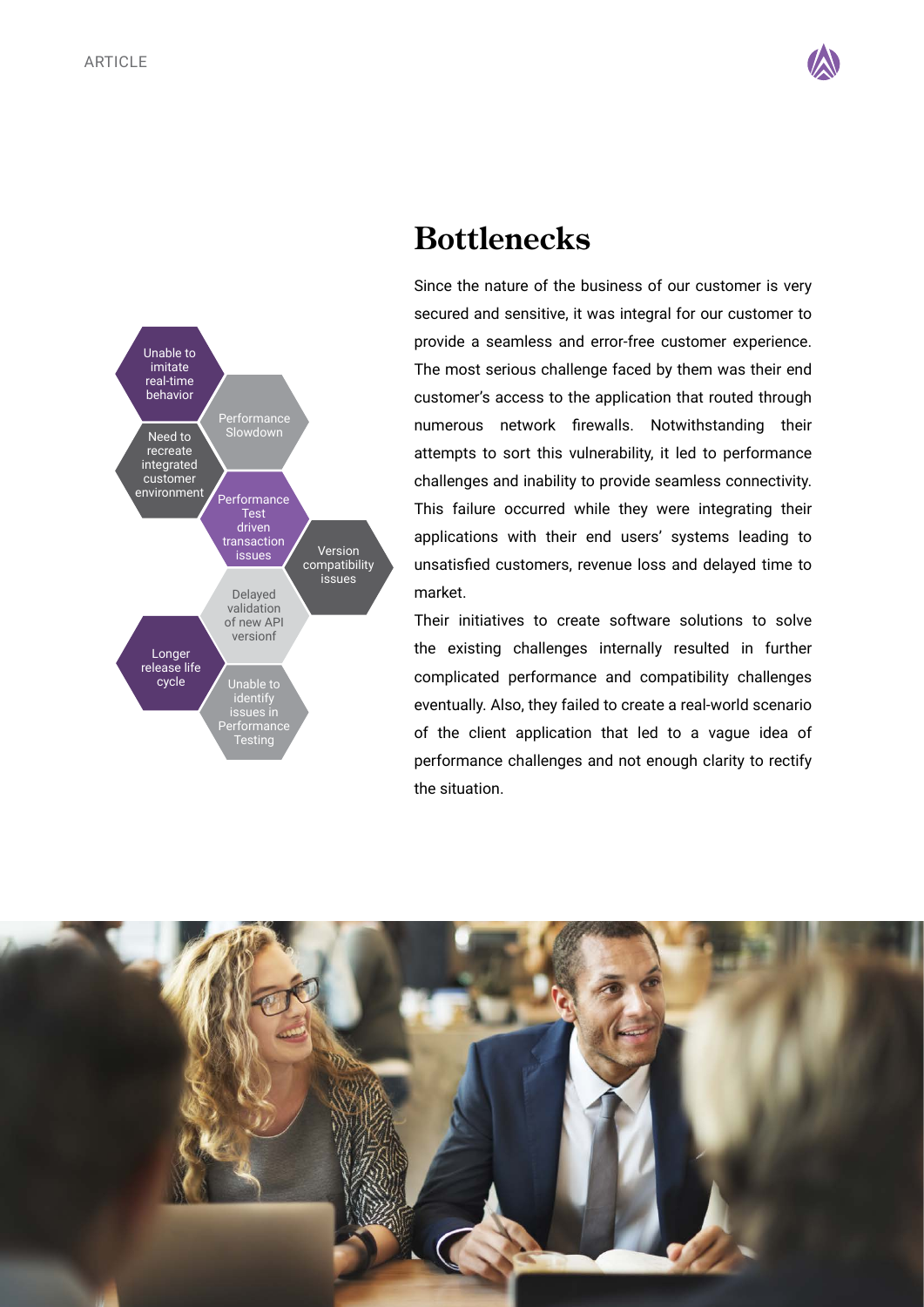

## **Customer Requisites**

After they realized the adversity of the situation, they decided to seek help from technical experts, more like a testing partner, who had experience in handling such tasks and capable of providing them with a varied range of testing services for enterprise and custom applications.

Our customer also required a solid, secure, and transparent framework that can augment their insight-driven business and overcome these pain points quickly without having to spend more time or money.

Somehow, the customer wanted to regenerate their enduser integration environment by building a one-stop solution to validate and assess the performance of their Application Programming Interface (API) for functionality, which would help them to do achieve the following:

- » Measure the application's performance index for an expected condition
- » Identify potential areas for performance optimization
- » Ensure application scalability for future
- » Create high performance customer implementation software releases
- » Identify and resolve specific API integration challenges

*Our customer was looking for an experienced testing partner to help them with a solid and secured framework to validate the performance of their API.*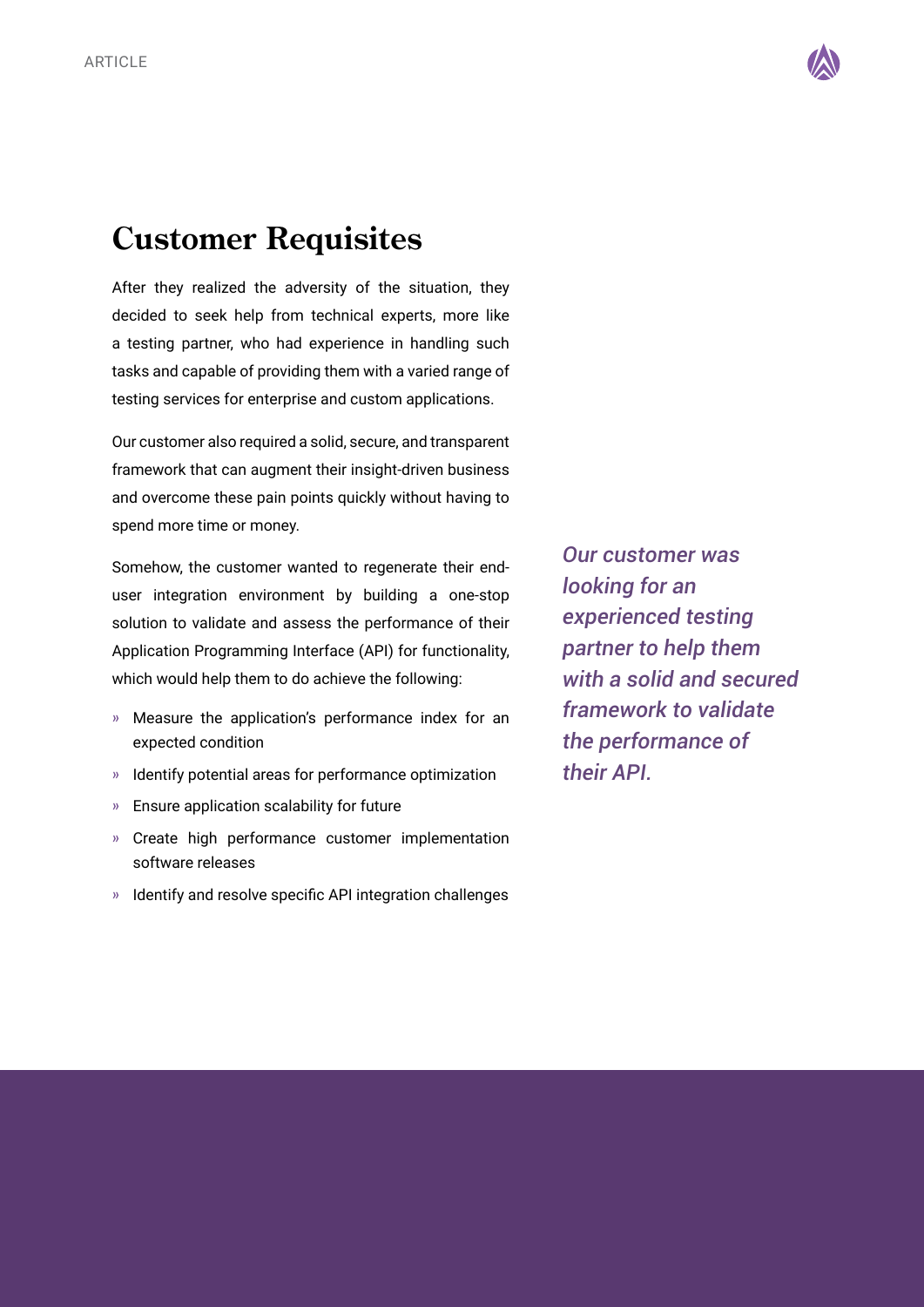

# **Tailor-Made Solution**

With the increasing number of challenges they faced, the customer decided to seek help from vendors who had ample experience in handling such challenges and could offer them an integrated quality engineering solution that could help them address their application's performance challenges so they could deliver exceptional user experience to their customers.

They finally decided to work with Aspire Systems, because of our simplified and peculiar methodology to reengineer testing process that can easily enable continuous delivery.

After analyzing the situation, we offered them a tailormade, integrated quality engineering solution called Hyper-Testing to address the challenges and testing issues from all three dimensions, like processes, practices and tools and reusable assets to drive agile testing at greater speed and minimal costs.

- » 360˚ view of the application being tested
- » Access to comprehensive QA dashboard/metrics
- » Shortened testing feedback cycle time by 40%
- » Slashed CoQ by 30%
- » High ROI within 6 months

*We decided to offer them a tailor-made quality engineering solution called Hyper-Testing to help them overcome the challenges at greater speed.*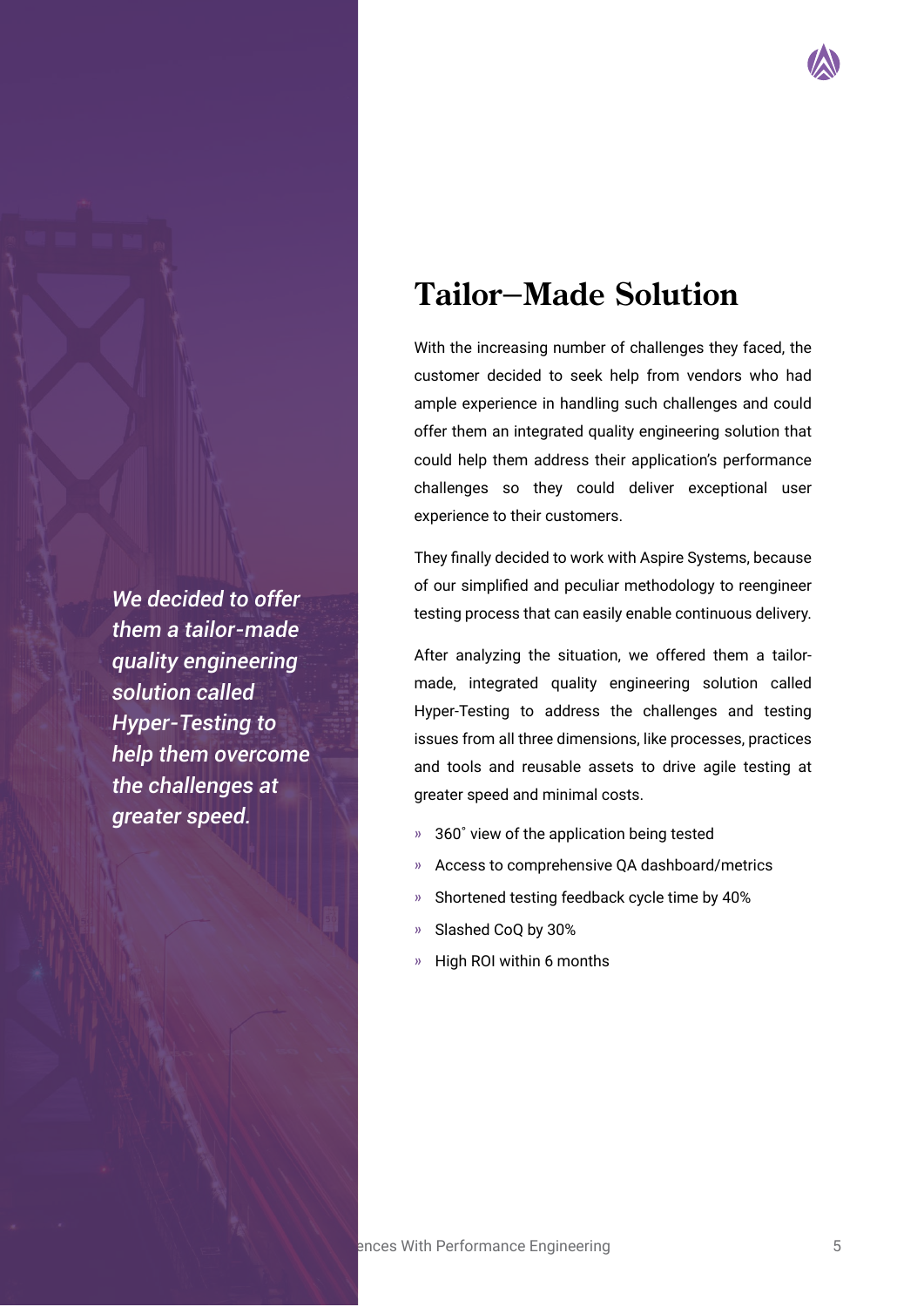### **So, what exactly is Hyper-Testing?**

Hyper-Testing can be defined as an agile and unified approach towards designing and executing a test strategy that encompasses end-to-end testing of all application layers as well as the non-functional requirements by leveraging the best of breed tools resulting in lower TCO and higher ROI.

 Also, this strategy takes a holistic view of testing every application or software and identifies all the possible influences on the customer experience, which is more or less, what our customer needed.

Hyper-Testing synchronizes with the existing Quality Engineering practices in the industry that help organizations set up a complete end-to-end Quality Assurance Engineering (QAE) process.

This methodology consists of innovative techniques, time-tested methodologies and a team of over 600 test engineers and QA experts. Continuous Integration/ Continuous Testing, DevOps Testing, Shift-Left Testing, AI/ML-led Testing are some of the added advantages of embracing Hyper-Testing.

In this case, we leveraged high-end technologies and tools like these to achieve the intended result.



Regenerate Real-world Customer Experiences With Performance Engineer

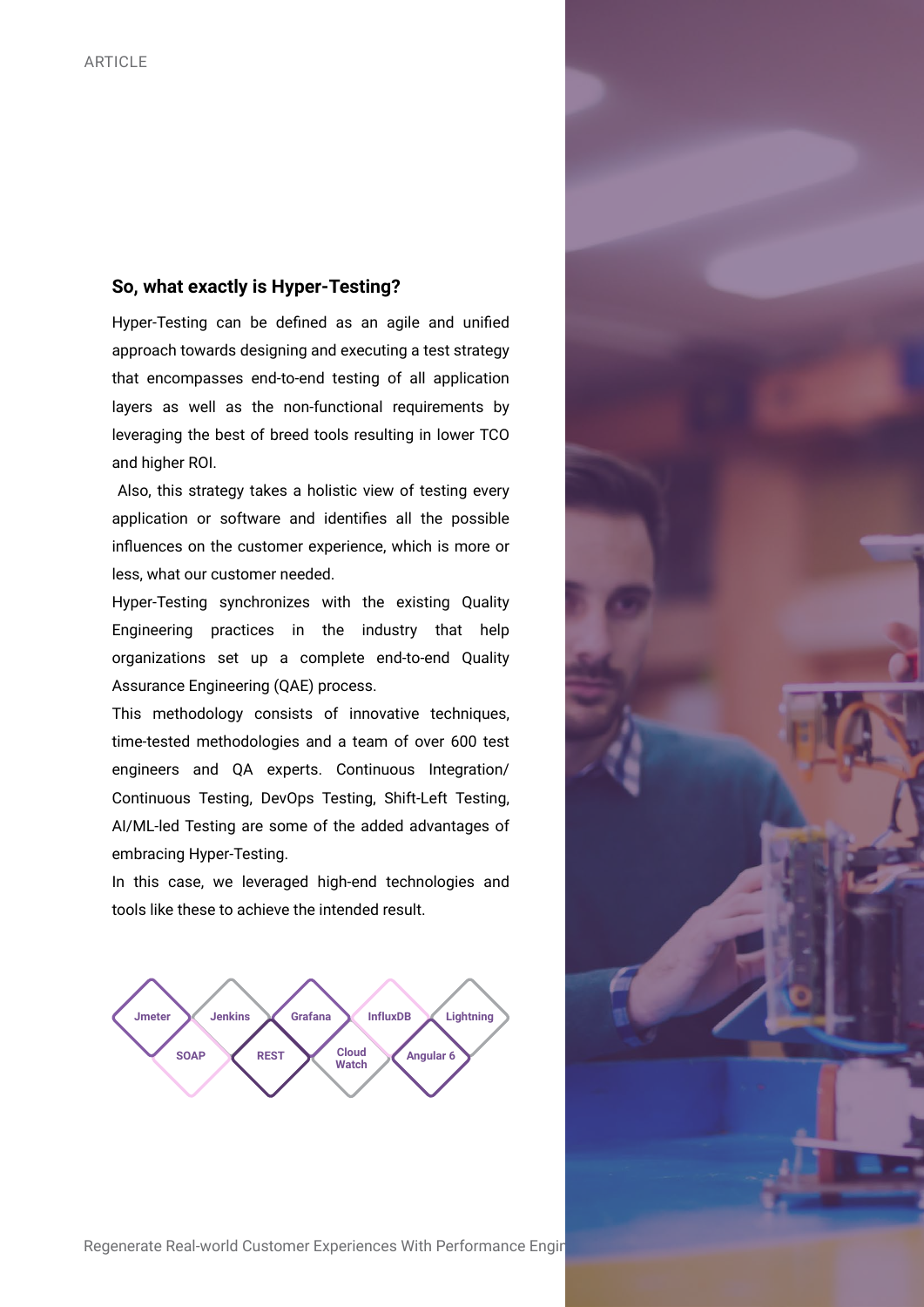

# **The Methodology**

After careful evaluation of the client's integration system, our testing experts from Aspire recommended a solution to enable continuous delivery success. The methodology used involved:

- » Developing a REST based mock services to test the integration of SOAP API end points and assess the performance of the Web Services Platforms like Java,.Net, PHP
- » Following industry standard best practices for mock service development and API integration
- » Developing user interface using Angular 6
- » Upgrading to the latest SOAP integration framework (i.e. Apache CXF3.3.0 for Java version 10 and greater) to resolving compatibility issues
- » Creating real end customer like environment with AWS cloud setup with mock services (.Net, Java & PHP) on AWS worker nodes and the services validated through JMeter test scripts via the mock services
- » Recreating the setup through distributed testing with AWS (Load Generators) as the service is accessed by many end users, thus ensuring the request is from different IPs

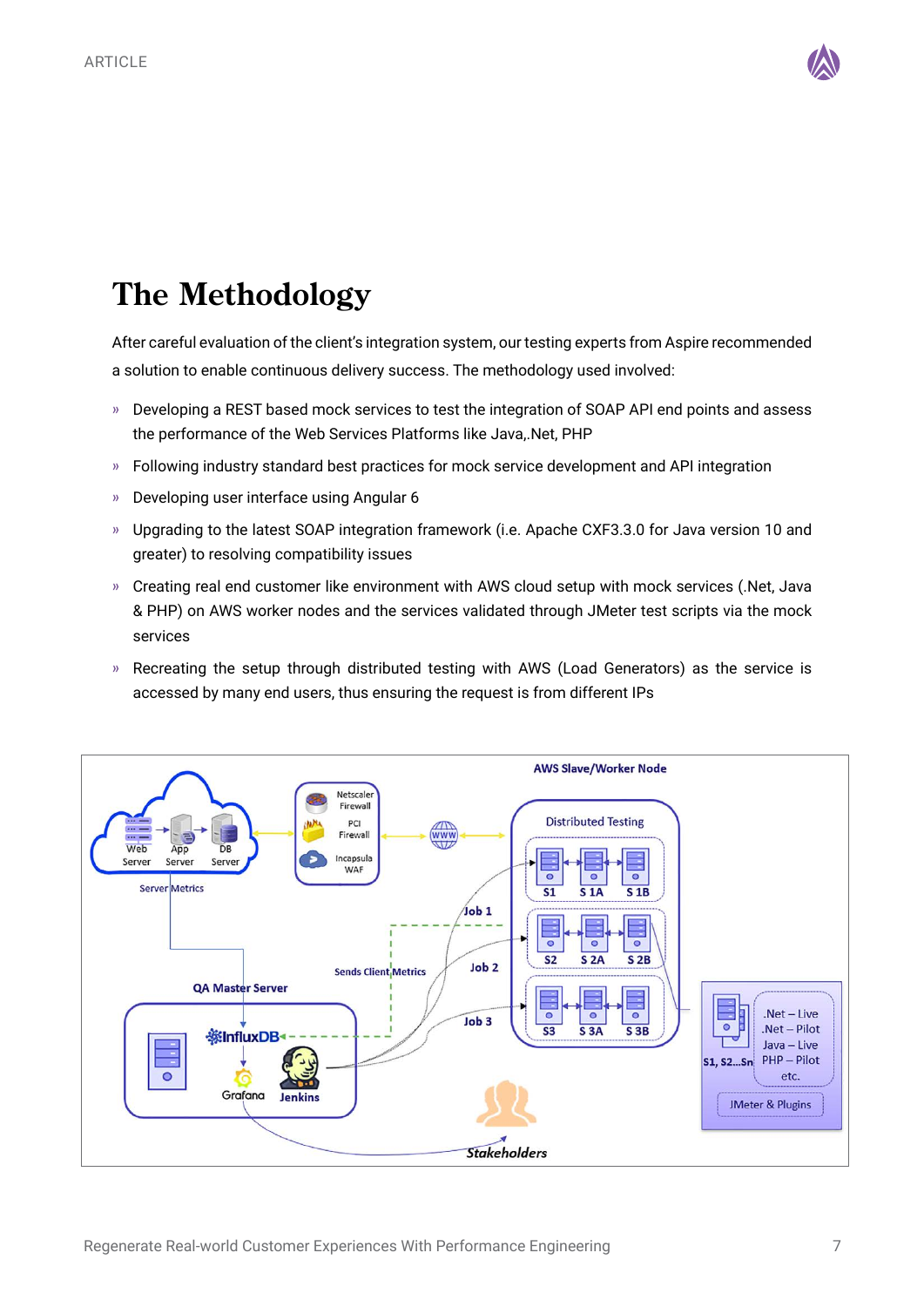

- » Setting up analytics and monitoring tool Grafana
- » Building custom dashboards to monitor client metrics
- » Integrating Grafana with CloudWatch allowed access to server metrics to be included in the dashboard
- » Setting up continuous integration pipeline with Jenkins to run performance tests for every code deployed in the respective environment
- » Parameterizing Jenkins job for mock service type, number of virtual users, etc. to help build the test as per the user defined parameters
- » Integrating JMeter tests with Jenkins using 'Lightning' to analyze the results based on the defined tests for different SLAs allowing to fail the build if certain metrics go beyond the defined threshold

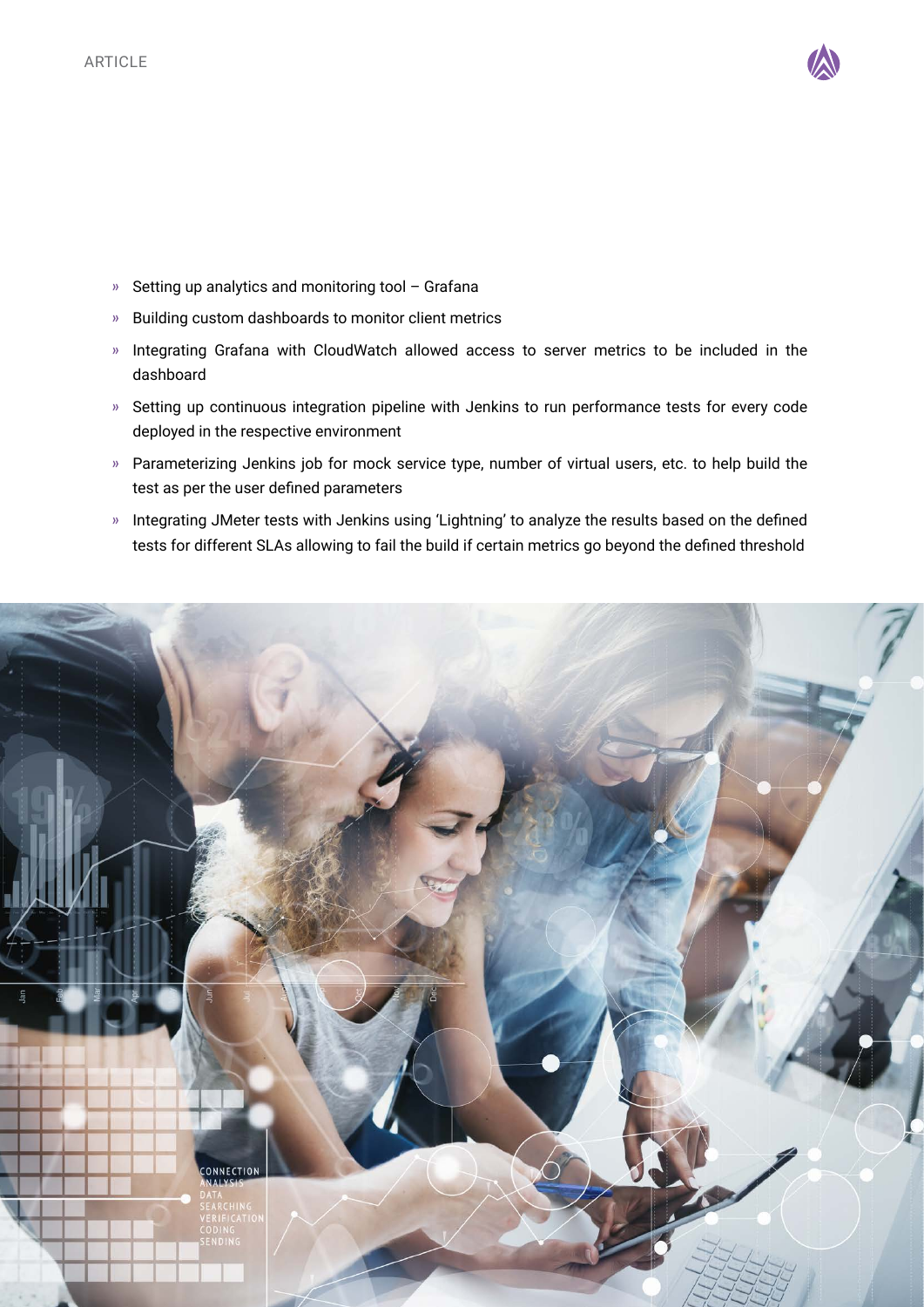

# **Business Benefits**

### After we implemented the Hyper-testing strategy, the customer was able to achieve the following:

- » Identify and fix key performance issues through performance assessment
- » Recommend better and optimal performance metrics to setup integration environment to their end customer using performance test results
- » Provide a reference code for API integration that conforms to industry standards thereby, minimizing the chances of any potential failures and performance degradation in the future through mock service development
- » Facilitate stakeholders with enhanced insights for accurate decision-making
- » Validate the broken customer integration once the new version of API was released
- » Ensure faster CI/CD feedback cycles leading to quicker time to market
- » Enable testing for different environments
- » Run existing JMeter scripts as functional API tests
- » Decrease cost by involving open source toolset like JMeter, Jenkins, Grafana, InfluxDB, Lightning
- » Share performance metrics and dashboards with stakeholders
- » Implement constant monitoring and reporting
- » Automate their manual testing efforts both functional and performance
- » Compare their current performance on par with the benchmark
- » Achieve performance test results for each build

After implementing our Performance Engineering solution, our customer was able to provide seamless experience to their end users, improved their time to market and enhanced ROI. If you are one of the organizations that is having a tough time with your conventional testing methods, reach out to us for the best test automation solutions in the market.